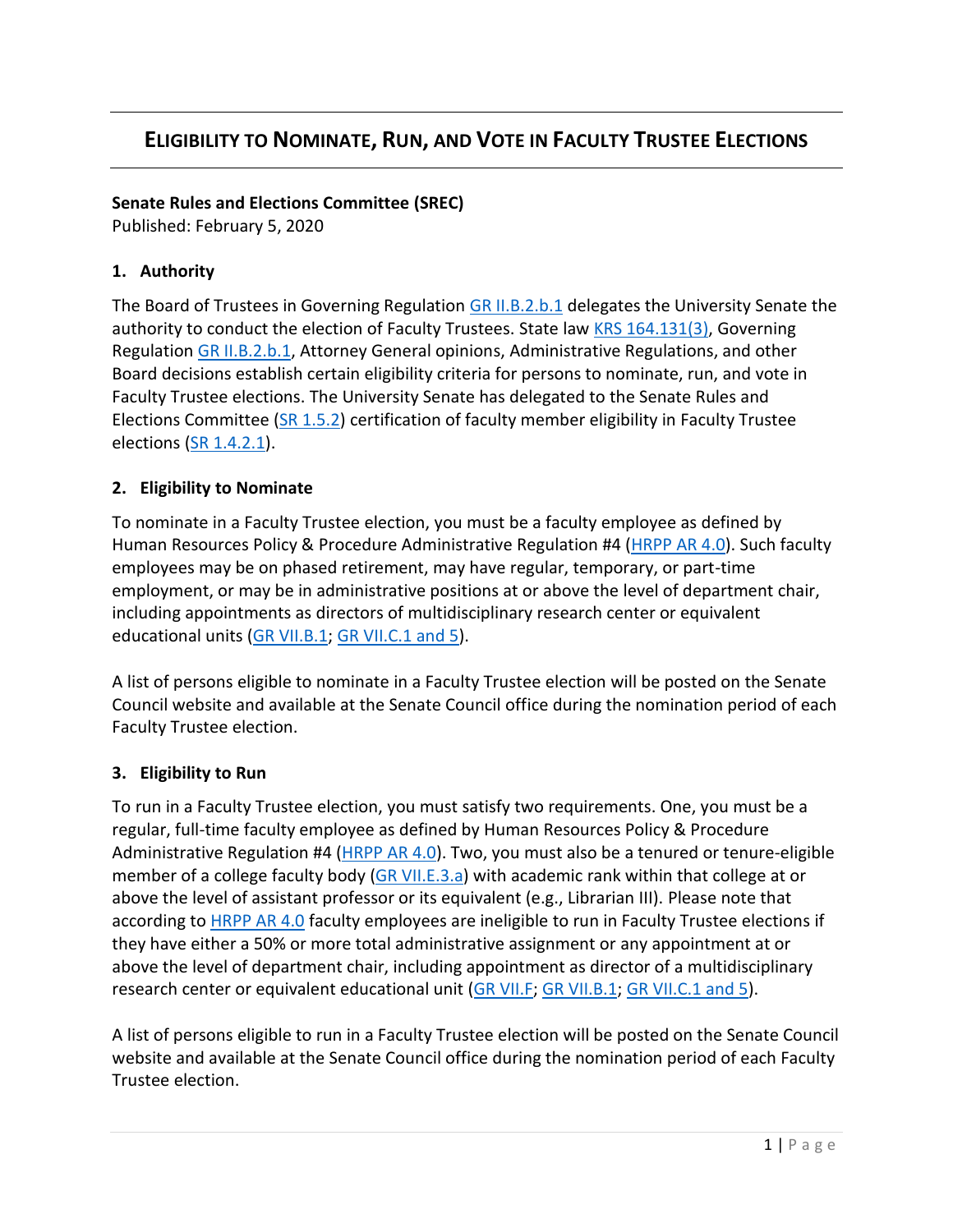# **4. Eligibility to Vote**

To vote in a Faculty Trustee election, one of the following must be true: (1) you are eligible to run in the election, (2) you are a tenured faculty employee on phased retirement [\(SR 1.5.2\)](https://drive.google.com/file/d/1VChI9QJ66y-ihkMv2N6Tm6LBPjERO-a1/view?usp=sharing), or (3) you are a regular, full-time faculty employee as defined by  $HRPP AR 4.0$  in the Research Title Series or Clinical Title Series at or above the level of assistant professor, have been extended membership in your college faculty body in accordance with [AR 2:5.II](https://www.uky.edu/regs/sites/www.uky.edu.regs/files/files/ar/ar2-5.pdf) and [AR 2:6.VII.C,](https://www.uky.edu/regs/sites/www.uky.edu.regs/files/files/ar/ar2-6.pdf) and do not have either a 50% or more total administrative assignment or any appointment at or above the level of department chair, including appoint as director of a multidisciplinary research center or equivalent educational unit [\(GR VII.F; GR VII.B.1; GR VII.C.1 and 5\)](http://www.uky.edu/regs/sites/www.uky.edu.regs/files/files/gr/gr7.pdf).

A list of persons eligible to vote in a Faculty Trustee election will be posted on the Senate Council website and available at the Senate Council office during the nomination and voting periods of each faculty Trustee election.

### **5. Eligibility of Administrative Officers to Participate**

Human Resources Policy & Procedure Administrative Regulation #4 [\(HRPP AR 4.0\)](https://www.uky.edu/hr/policies/employee-status) states that "faculty employees with administrative assignments at or above department chair are not eligible to participate in the election" of faculty trustees or in other elections to "faculty governance bodies above the college level."

### What constitutes participation in an election?

For many years, the SREC has opined that persons at or above the level of department chair may nominate in faculty trustee elections, even though these persons are not eligible to vote or run in these elections [\(HRPP AR 4.0\)](https://www.uky.edu/hr/policies/employee-status).

# What positions are "at or above department chair"?

[GR VII](http://www.uky.edu/regs/sites/www.uky.edu.regs/files/files/gr/gr7.pdf) defines the organizational structure of the university and identifies two types of "administrative officers" ([GR VII.F\)](http://www.uky.edu/regs/sites/www.uky.edu.regs/files/files/gr/gr7.pdf). There are "general" administrative officers [\(GR VII.B.2](http://www.uky.edu/regs/sites/www.uky.edu.regs/files/files/gr/gr7.pdf) and [GR VII.F.1\)](http://www.uky.edu/regs/sites/www.uky.edu.regs/files/files/gr/gr7.pdf), and there are administrative officers of "educational units" ([GR VII.B.1](http://www.uky.edu/regs/sites/www.uky.edu.regs/files/files/gr/gr7.pdf) and GR [VII.F.2\)](http://www.uky.edu/regs/sites/www.uky.edu.regs/files/files/gr/gr7.pdf). The former group includes the President and those persons who, according to [AR 1.1,](https://www.uky.edu/regs/sites/www.uky.edu.regs/files/files/ar/AR1-1_FINAL_Admin_Org_2017-10-13.pdf) report directly to the President, namely the Provost, the Executive Vice President for Finance and Administration, the Executive Vice President for Health Affairs, other vice presidents, the General Counsel, and the Director of Athletics. The latter group includes the Dean of the Graduate School, the Dean of the Honors College, the Dean of the Libraries [\(GR VII.C.5\)](http://www.uky.edu/regs/sites/www.uky.edu.regs/files/files/gr/gr7.pdf), deans of the colleges, directors of schools, chairs of departments, and directors of multidisciplinary research centers and institutes [\(GR VII.C.5\)](http://www.uky.edu/regs/sites/www.uky.edu.regs/files/files/gr/gr7.pdf).

[GR VII](http://www.uky.edu/regs/sites/www.uky.edu.regs/files/files/gr/gr7.pdf) establishes that all of the above-named administrative officer positions are at or above the level of department chair. The SREC interprets that all assistant-, associate-, vice-, deputy-, and other similar positions attached to the above-named administrative officers are also administrative positions at or above the level of department chair and as such are likewise ineligible to participate in faculty trustee elections [\(HRPP AR 4.0\)](https://www.uky.edu/hr/policies/employee-status).